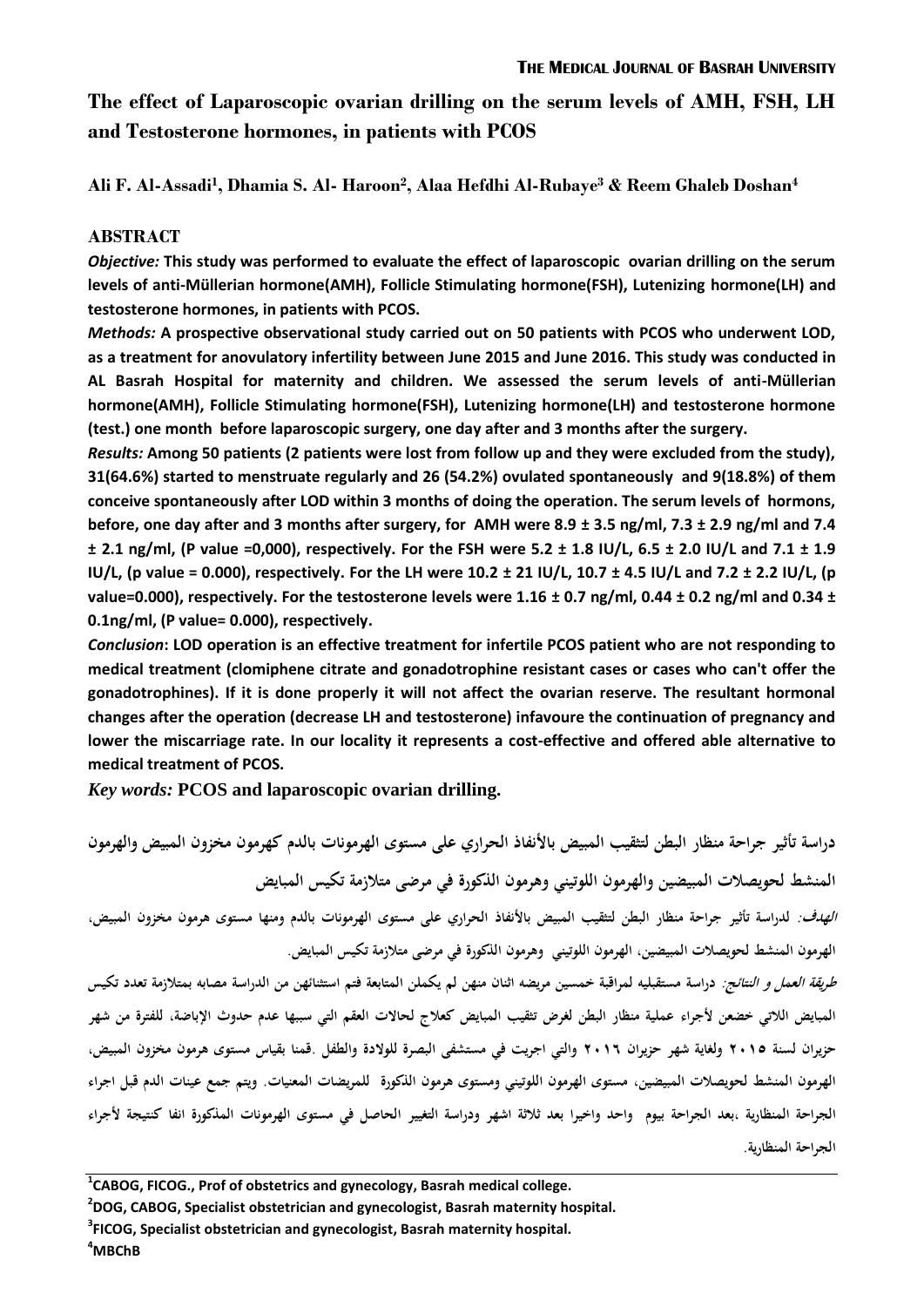**النتائج: بين21 مريضو اثنان منهن لم يكملن المتابعة فتم استثنائهن من الدراسة )10( %2,42 )بدأن بالحيض بصوره منتظمة و )52(%2,،5 )منهن اإلباضة بصوره تلقائيو و )5( %04،4 )منهن حملن تلقائيا بعد عملية جراحة البطن المنظارية لتثقيب المبيض باألنفاذ الحراري خالل ثالثة اشهر من اجراء العملية. مستويات الدم لهرمون مخزون المبيض كانت )4،5 ± 1،2( نانو غم/مليلتر)1،3 ± 5،5 نانو غم/مليليتر 3،, ± 5،0 نانوغم/مليليتر( القيمة االحتمالية = 0،000 )قبل العملية، اليوم االول وثالثة اشهر بعد العملية الجراحية المنظارية، تتابعيا. مستويات الدم للهرمون المنشط لحويصالت المبيضين كانت )±2،5 0،4وحده عالميو/ليتر ±2،2 541 وحده عالميو / ليتر و3،0 ± 0،5 وحده عالميو/ليتر،( القيمة االحتمالية = 0،000 )قبل العملية، اليوم االول بعد وثالثة اشهر بعد العملية الجراحية، تتابعيا. مستويات الدم للهرمون اللوتيني كانت01،5 ± 50 وحده عالميو/ليتر )01،3 ± ,،2( وحده عالميو/ليتر و )3،5 ± 5،5( وحده عالميو/ليتر القيمة االحتمالية = 0،000 )قبل، اليوم االول بعد**  والشهر الثلاثة بعد الجراحة، تتابعيا .مستويات الدم لهرمون الذكورة كانت ١،١٦ ± ٧، • نانوغم/مليليتر ٤٤، • ±٢ ، • نانوغم / مليليتر و٢٤، • ± **1،0 نانوغم/مليليتر،( القيمة االحتمالية = 0،000 قبل، اليوم االول بعد وثالثة اشهر بعد الجراحة، تتابعيا.** 

**االستنتاج: عملية جراحة منظار البطن لتثقيب المبيض باألنفاذ الحراري، ىو عالج فعال لمرضى العقم المصابين بمتالزمة تعدد تكيس المبيض والالتي لم يستجبن للعالج الطبي كل( كلوميفين سيتريت و الحاالت العصية لالستجابة للكونادوتروبينات او ما يسمى بالموجهات او الحاثات التناسلية. )اذا اجريت العملية بصوره صحيحة فأنها ال تؤثر على مخزون او بقية المبيض. ناتج التغيرات الهرمونية بعد العملية( نقصان الهرمون اللوتيني وىرمون الذكور ة )يوفر بيئة مناسبو ألستمرار الحمل وخفض معدل األجهاض. في بلدنا العراق ىذا العالج فعال كذلك من ناحية الكلفة النقدية ويعتبر بديل للعالج الطبي او الدوائي للمرضى المصابين بمتالزمة تعدد تكيس المبيض. الكلمات المفتاحية: متالزمة تكيس المبايض، ثقب المبيض بالمنظار**

#### **INTRODUCTION**

he first recognition of the polycystic ovarian disease goes back to 1935 by American gynecologists (Stein and The first recognition of the polycystic<br>
ovarian disease goes back to 1935 by<br>
American gynecologists (Stein and<br>
Leventhal) from whom its original name of Stein-Leventhal Syndrome is taken.<sup>[1]</sup> The polycystic ovary syndrome (PCOS) is a heterogeneous collection of signs and symptoms that aggregated together consequent to ovarian, endocrine and metabolic dysfunction affecting (5-10%) of women of the reproductive age which can be mild in some but sever in others.<sup>[2,3]</sup> It is the major cause of ovulation related infertilities, accounting for about 80% of cases with anovulatory infertility.<sup>[4]</sup> The European Society for Human Reproduction and Embryology (ESHRE) and American Society for Reproductive Medicine (ASRM) defined PCOS as the need of presence of two out of the following three criteria<sup>[5]</sup>:

- **1.** *Oligo - and /or amenorrhea.*
- **2.** *Hyperandrogenism (clinical and / or biochemical).*
- **3.** *Polycystic ovaries assessed by ultrasound.*

The morphology of PCOS has been subjected to redefinition as an ovary with 12 or more follicles measuring 2-9 mm in diameter and / or increased volume more than 10  $\text{cm}^{3}$ ,  $\text{F}^{6}$  even after these criteria have been met, other potential causes of hyperandrogenism must be excluded like congenital adrenal hyperplasia, Cushing syndrome and presence of any androgen secreting tumors.<sup>[7]</sup> Polycystic ovary syndrome (PCOS), is due to combination of enviromental and genetic factors.<sup>[8]</sup> There are considerable heterogeneity of sign and symptoms among women with polycystic ovarian syndrome and these could change with time. PCOS may be inherited in various aspect of the syndrome and can be exist without clinical signs and can be expressed in certain cases,<sup>[9]</sup> Menstrual disturbance, obesity, infertility, acne, hirsutism, androgenic alopecia and acanthosis nigricans are among the commonest features. The biochemical features include high fasting insulin level, (50 patients) total and free testosterone levels may be elevated,<sup>[10]</sup> increased Dehydroepiandrosterone sulfate. increase LH, decrease FSH and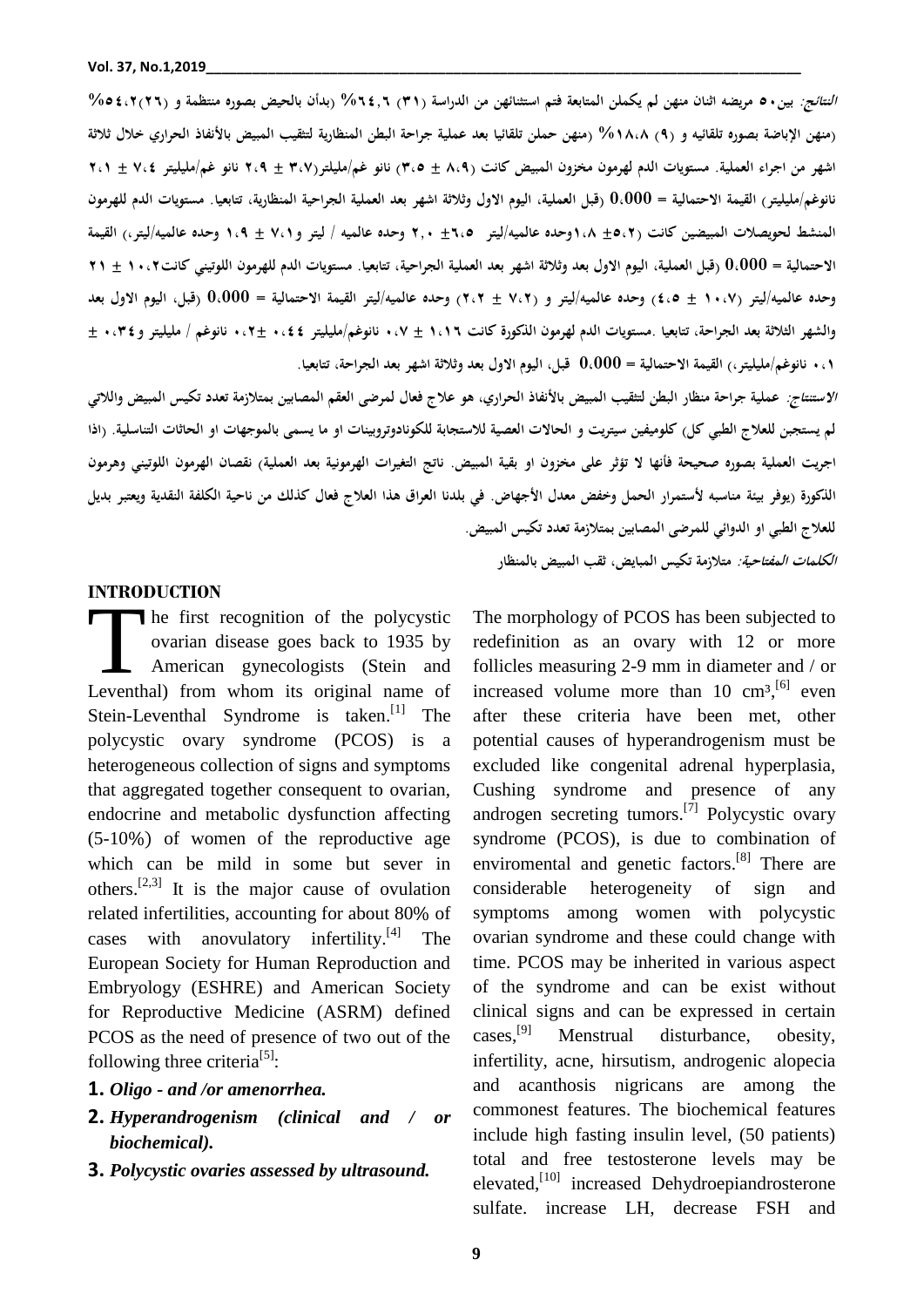Elevated LH / FSH ratio≥ 2, Decreased SHBG, increase free androgen index (FAI), serum prolactin increased in 30-40% of PCOS women. Antimullerian hormone (AMH).<sup>[11]</sup> AMH is increased in women with PCOS, and may

become part of its diagnostic criteria<sup>[12]</sup> Management of unovulation in PCO patient $^{[13]}$ :



*Perales-Puchalt & Legro. Steroids 2013; 78:767-772*

Laparoscopic ovarian drilling (LOD): The pregnancy rate following LOD is 66% in clomiphene citrate-resistant PCOS related infertility.<sup>[14]</sup> LOD could be predicted to result in poor reproductive outcome in clomiphene citrate resistant PCOS women when: obese  $(BMI > 25 \text{ kg/m2})$ , long duration of infertility  $>$ 3 years, marked biochemical hyperandrogenism (testosterone levels  $\geq$  4.5 nmol/L, free androgen index >15) and high basal AMH  $\geq$  7.7 ng /  $mL^{[15]}$ 

### **Complications:**

One of the main short coming of LOD is iatrogenic adhesion due to bleeding from the ovarian surface of premature contact between the ovary and bowel after cauterization, Adhesion rates range from  $(0-100\%)$ . [16-19] Another potential risk is premature ovarian failure, especially if the ovarian blood supply is damaged inadvertently or if large number of punctures are made, leading to excessive destruction of ovarian follicular pool or production of anti-ovarian antibodies.<sup>[20]</sup> The risk of premature ovarian failure can be reduced by minimizing the thermal damage to the ovary, this achieved by reducing the number of punctures, using only very short bursts of cutting current and lavaging of the ovary to cool it down. [21]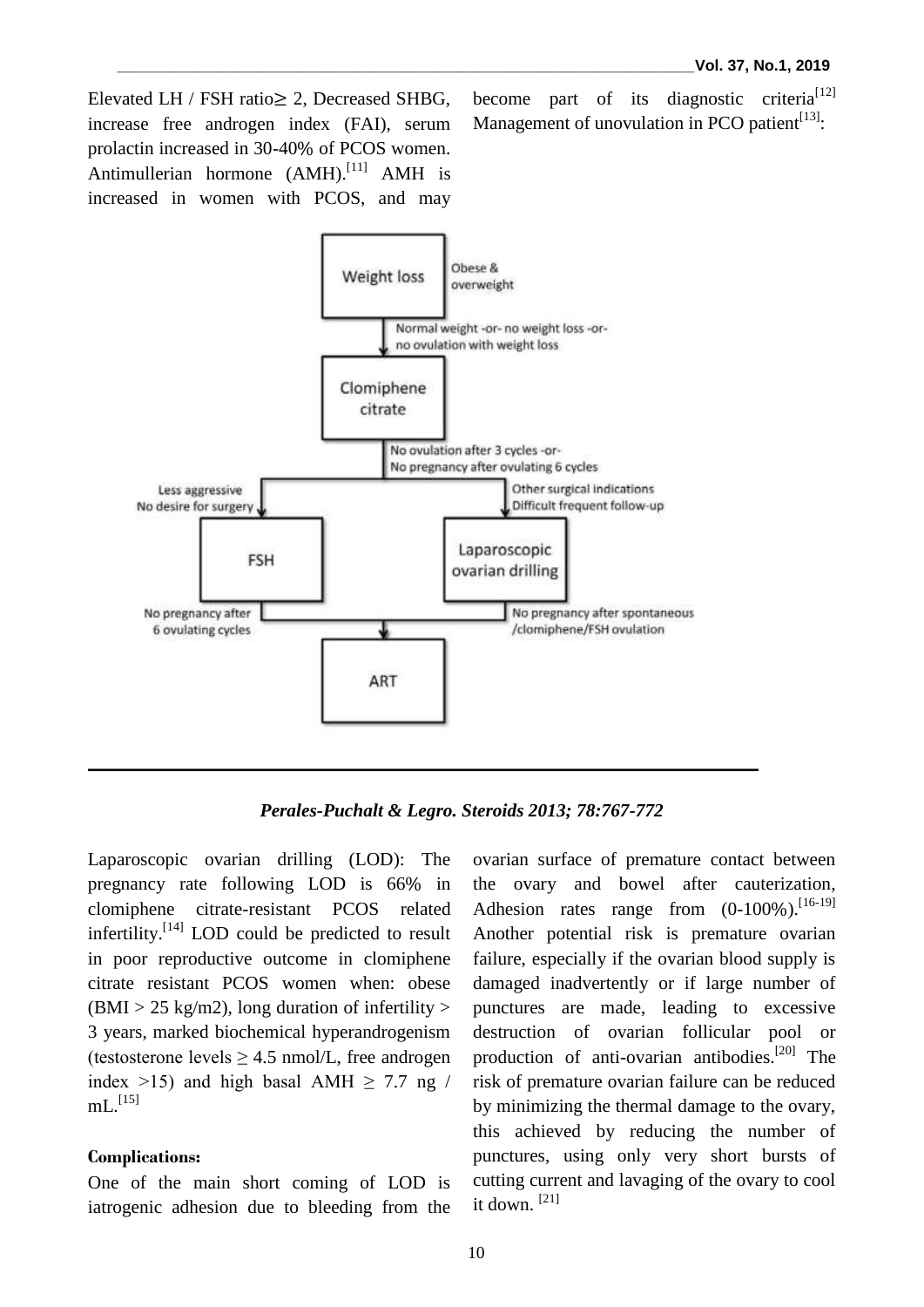#### **PATIENTS, METHODS AND MATERIAL**

This study is a prospective observational study, fifty patients aged from 20-35 with an ovulatory infertility problem. Patients who were diagnosed to have PCOS by using Rotterdam criteria and resistant to medical treatment for ovulation induction (like clomiphene citrate, gonado tropin or letrazole) for varying periods. We advise them to stop metformin and myoinositol if they were using them at least 3 months before the first evaluation. This study was performed in AL Basrah Hospital for maternity and children for the period from June 2015 to June 2016. Body mass index was calculated as weight in Kg/height in m²and the women were categorized as lean (BMI≤ 19.9), normal weight (BMI 20.0-25.0), over weight (BMI 25.129.9), or obese (BMI ≥ 30.0) LOD was performed using monopolar diathermy at 40 watts making 4-6 punctures according to the size of the overy for 4 seconds for both overies. The overy was cooled after drilling by Ringer lactate solution and at the end of the procedure, repeated suction irregation of the pelvis with 500cc of Ringer lactate solution was done. We assessed the serum level of AMH, FSH,LH and testosterone before,1day after and 3months after laparoscopic surgery in all patients, hormonal assay were measured on day 2 of the menstrual cycle. Before surgery, about 5cc blood sample

was taken from each patient and maintained in tubes containing clot activator material (serum separation). The samples were centrifuged with 3000 rpm and the serum was collected at 2ml microtubes and stored at-20° C freezer until subsequent analysis. AMH was measured using a commercialiy available enzyme-linked immunosorbent assay kit (Immunotech, BeckmanCoulter USA Ltd). FSH, LH and testosterone levels were measured using an Enzyme Immunoassay method by using TOSOH kit.

#### *Statistical analysis:*

Analysis was performed using SPSS version 17. Data were presented as number and percent for non-parametric variables and as mean  $\pm$  SD (standard deviation) for parametric variables. For comparison between more than two study groups, we use ANOVA (POST HOC) test. We use ANOVA (Friedman) test to assess the difference between means of the study groups. In all cases, P value  $\leq 0.05$  was considered as significant.

#### **RESULTS**

A total of 50 infertile patients with PCOS were studied (who were within the inclusion criteria), 2 patients were lost from follow up and they were excluded from the study.

| <b>Parameter</b>                 | NO.              | <b>Mean</b> | <b>SD</b> | Range      |
|----------------------------------|------------------|-------------|-----------|------------|
| Age $(yr)$                       | 48               | 24.25       | 3.34      | 20-33      |
| <b>Infertility (number)</b>      | <b>Primary</b>   | 43          |           |            |
|                                  | <b>Secondary</b> |             |           |            |
| <b>Infertility Duration (yr)</b> |                  | 6.18        | 2.7       | $1.5 - 11$ |

**Table 1. Patient′s characteristics**

**BMI: normal 10, overweight 25, obese13 (total = 48) The mean age was 24.25 ± 3.34.** 

(46) of them were between 20-30 years and (2) of them were more than 30 years old. 43 patients were complaining of primary infertility and only 5 of them had secondary infertility. The mean duration of infertility was  $6.18 \pm 2.7$ 

years. Regarding the BMI, no patient was in the lean group, 20.8% of them were having normal weight, 52.1% were overweight and 27.1% were obese.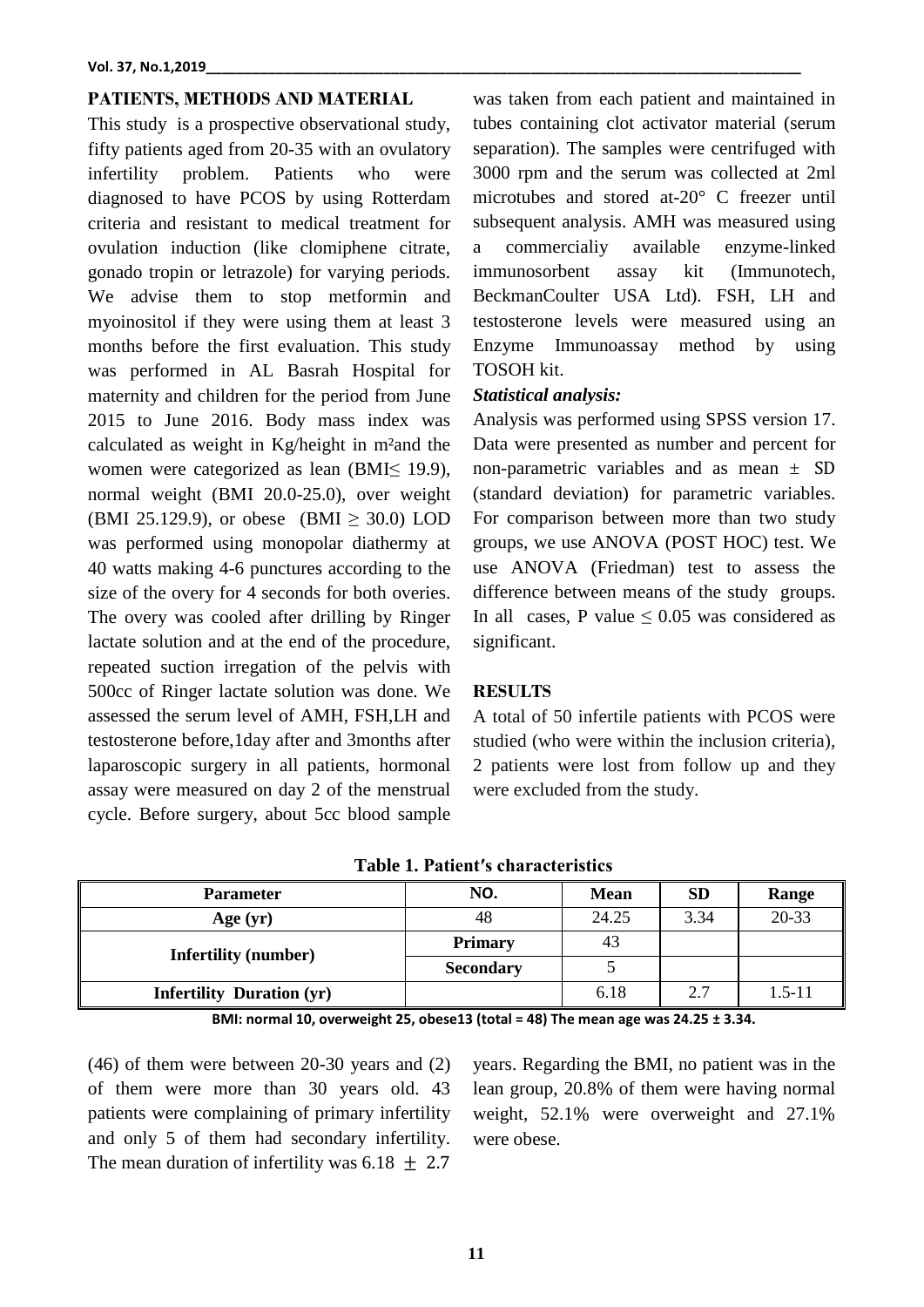| <b>Hormones</b> |               | Lean            |                     | <b>Bmi 20.0</b><br><b>Normal</b> |                | Overweight Bmi 25.1- |                | <b>Obese</b>    |                |
|-----------------|---------------|-----------------|---------------------|----------------------------------|----------------|----------------------|----------------|-----------------|----------------|
|                 |               | Bmi $\leq 19.9$ |                     | $-25.0$                          |                | 29.9                 |                | Bmi $\geq 30.0$ |                |
|                 |               | <b>Mean</b>     | <b>P</b> -<br>value | Mean                             | <b>P-value</b> | Mean                 | <b>P-value</b> | <b>Mean</b>     | <b>P-value</b> |
|                 | <b>AMHa</b>   | $\overline{0}$  | $\overline{0}$      | 10.704                           | 0.044          | 8.0852               | 0.044          | 8.6962          | 0.164          |
|                 | AMHb          | $\Omega$        | $\Omega$            | 8.8140                           | 0.068          | 6.9476               | 0.068          | 6.5962          | 0.055          |
| <b>AMH</b>      | <b>AMHc</b>   | $\theta$        | $\Omega$            | 8.8100                           | 0.26           | 6.9647               | 0.26           | 7.5030          | 0.158          |
|                 | FSH a         | $\Omega$        | $\overline{0}$      | 4.9100                           | 0.424          | 5.5040               | 0.424          | 6.2769          | 0.106          |
| <b>FSH</b>      | <b>FSH</b> b  | $\Omega$        | $\Omega$            | 6.0300                           | 0.447          | 6.6240               | 0.447          | 7.7015          | 0.061          |
|                 | FSH c         | $\Omega$        | $\Omega$            | 6.4900                           | 0.479          | 7.0242               | 0.479          | 7.9180          | 0.104          |
|                 | LH a          | $\Omega$        | $\overline{0}$      | 9.7630                           | 0.620          | 10.528               | 0.620          | 12.412          | 0.131          |
| <b>LH</b>       | LH b          | $\Omega$        | $\Omega$            | 10.270                           | 0.543          | 11.340               | 0.543          | 13.461          | 0.111          |
|                 | LH c          | $\theta$        | $\Omega$            | 7.1800                           | 0.689          | 6.8211               | 0.689          | 7.9700          | 0.443          |
| Test.           | TEST. a       | $\Omega$        | $\theta$            | 1.5860                           | 0.035          | 0.9932               | 0.035          | 1.1669          | 0.178          |
|                 | <b>TEST.b</b> | $\Omega$        | $\Omega$            | 0.4090                           | 0.855          | 0.4240               | 0.855          | 0.4154          | 0.945          |
|                 | TEST. c       | $\Omega$        | $\mathbf{0}$        | 0.3470                           | 0.936          | 0.3526               | 0.936          | 0.3100          | 0.644          |

**Table 2. The effect of body weight on the hormonal levels**

**(a)= before laparoscopic ovarian drilling; (b)= day 1 after laparoscopic ovarian drilling;** 

**(c)= day 90 after laparoscopic ovarian drilling.**

(Table-2), shows the effect of the patients′ body mass index on the level of serum hormones under study (AMH, FSH, LH and Testosterone). From the above data and after application of (POST HOC) test, there was no fixed statistically significant effect of the BMI on the serum levels of the hormones with only statistically significant effect at 4 occasions and even at these occasions there was no specific pattern of association. 9 patients in our sample get pregnant after doing the LOD operation within the  $1<sup>st</sup>$  3 months and they were excluded from hormonal analysis at day 90 after operation because of the effect of pregnancy on the level of these hormones.

| Hormone          | Before (mean) $\pm SD$ | Day 1 (mean) $\pm SD$ | 90 day (mean) $\pm SD$ | <b>P</b> - value  |
|------------------|------------------------|-----------------------|------------------------|-------------------|
| AMH(ng/ml)       | $8.9000 \pm 3.5792$    | $7.3713 \pm 2.9111$   | $7.4362 \pm 2.1511$    | $0.000*$          |
| <b>FSH(IU/L)</b> | $5.2564 \pm 1.8966$    | $6.5231 \pm 2.0712$   | $7.1164 \pm 1.9348$    | $0.000*$          |
| LH(IU/L)         | $10.2177 \pm 4.2120$   | $10.7000 + 4.548$     | $7.2077 + 2.2676$      | $0.000^*$         |
| Test.(ng/ml)     | $1.1638 \pm 0.79484$   | $0.4459 \pm 0.2067$   | $0.3403 \pm 0.1739$    | $0.000^{\degree}$ |

**Table 3.The effect of LOD on the levels of AMH, FSH, LH and Testosterone Hormones.**

 **\*P***-***value was significant**.

This table shows what happen to the level of the 4 hormones under study after doing the LOD operation within 90 days. Regarding the AMH, there was a significant reduction in its level with the lowest value at day 1 post operation (7.37). The FSH show a significant progressive increase with the time and being highest after 90 days, whereas the LH level was increased at day 1 compare to the base line value and then was significantly decreased at day 90. Testosterone shows a significant progressive reduction with time and it was lowest at day 90 after surgery.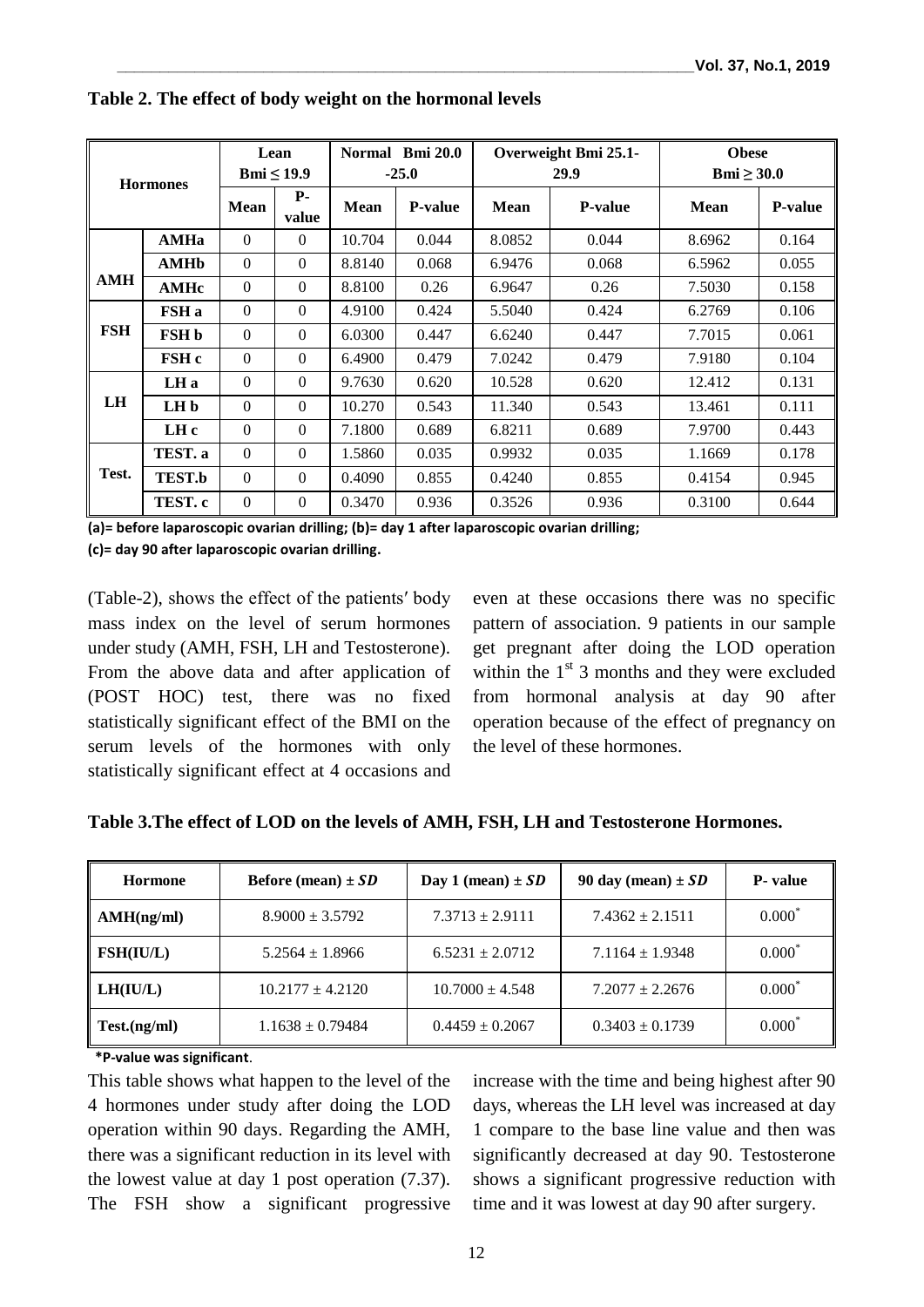|                           | <b>Outcome measure</b> | No. | %    |
|---------------------------|------------------------|-----|------|
| <b>Menstrual</b><br>cycle | Regular                | 31  | 64.6 |
|                           | <i>Irregular</i>       | 17  | 35.4 |
| Ovulation                 | Spontaneous            | 26  | 54.2 |
|                           | By Induction           | 22  | 45.8 |
| <b>Pregnancy</b>          |                        |     | 18.8 |

**Table 4. Outcome of LOD for PCOS.**

(Table-4) depicts the outcome of LOD in patients with PCOS in term of cycle regularity, ovulation and pregnancy. Thirty one (64.6%) patients resumed regular menstruation after LOD whereas 17 (35.4%) patients failed to do so. After LOD spontaneous ovulation occurred in 26 (54.2%); whereas 22 (45.8%) did so after induction of ovulation by clomiphine citrate or by gonadotrophin use. Pregnancies achieved after LOD were 9 (18.8%) patients within 1st 3 months of doing the operation. The patients were followed up for 1 year only, there were 4 additional pregnancies between 6 and 12 months but they were not included in the result.

#### **DISCUSSION**

PCOS is considered to be a significant cause of anovulatory infertility; it is responsible for 80% of cases of infertility due to anovulation.<sup>[4]</sup> LOD is offered as second - line treatment in PCOS patients, especially those who failed to respond to medical methods of ovulation induction. [22] In this study 96% of patients were at age group 20-30 years which is the typical age of presentation, $^{[3]}$  and 79.2% of them were overweight (BMI  $25.1 - 29.9$ ) kg/m<sup>2</sup> and obese  $(BMI > 30)$  kg/m<sup>2</sup> and this is similar to the findings of Misbah Sultana<sup>[23]</sup> in a study of patients with PCOS, 77% of them were presented with high BMI with mean of 27.8 kg/m<sup>2</sup> while Lei etal, <sup>[24]</sup> a BMI of 25.5 kg/m<sup>2</sup> in his study was reported and this difference in

difference in societies. In the current study, the mean of preoperative AMH level was (8.9 ng/ml) which is high when compared with normal value of women in reproductive age with normal menstruation, this agree with Broer et al<sup>[25]</sup> who found that the serum level of AMH for PCOS patients is more than (4.0 ng/ml) while the normal level of serum AMH is (1.5 - 4.0 ng/ml). Other previous studies as Weerakiet et al,<sup>[26]</sup> Maheshwari et al,<sup>[27]</sup> Haadsma, et al<sup>[28]</sup> and Butt  $F<sub>1</sub><sup>[29]</sup>$  showed similar finding; that women with PCOS have 2-3 times increased level of their serum AMH concentration which was related to increment in the number of small follicles. In this study, we reported a significant reduction in the AMH level after doing the LOD operation and this is due to reduction in the number of AFC caused by thermal destruction to the ovarian tissue, this is similar to that reported by Amer, et  $al^{[30]}$  in patients with PCOS after laparoscopic ovarian diathermy and showed that serum level of AMH was 6.1 ng/ml which was reduced to 4.7 ng/ml after one week and remain at the same level, reduction in the AMH levels may be due to decrease in the number of AFC as a result of using bilateral diathermy technique. Also Kandi and Salim<sup>[31]</sup> examined AMH level after treatment with clomiphene, unilateral and bilateral LOD and showed that only after bilateral LOD ovarian reserve reduced significantly which support our study while Api, et al $^{[32]}$  showed that ovarian reserve of patients with PCOS does not change significantly after LOD. In our study 90 days after LOD, serum level of AMH was found to be lower than its level before LOD, and this level stayed higher than normal when compared with normal women without PCOS, is in agreement with Chang, et  $al^{[33]}$  and Farzadi, et  $al^{[34]}$  who conclude that, LOD had normalized ovarian function which is a significant factor in the follicular recruitment and their maturation. Therefore, LOD has no negative effect on ovarian supply. This mean that if the operation was done properly, it will not result in reduction

selected samples may be attributed to the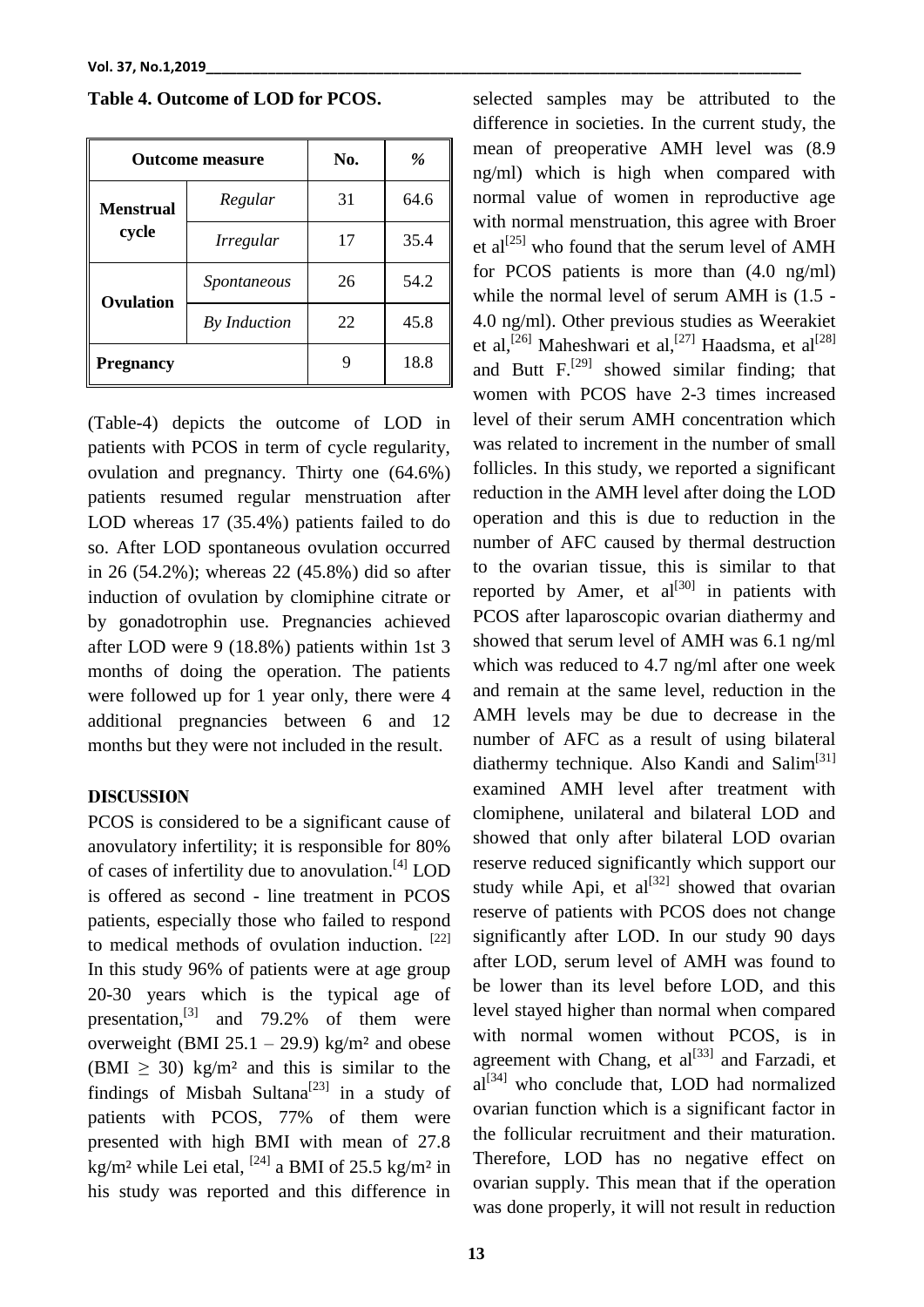decrease in peripheral conversion of androgen to estrogen (112). Adecrease in serum level of androgen and LH and increase FSH level have been demonstrated after LOD similar to that reported by Api M,  $^{[32]}$  Elmashad A $^{[36]}$  Zahiri, et

of ovarian reserve which is in agreement with Amer, et al<sup>[35]</sup> who conclude that laparoscopic ovarian puncture does not change durably AMH serum level in women with PCOS, but differ from that reported by Elmashad's, et  $al^{[36]}$  in which a significant decrease in serum levels of AMH, and AFC were detected at  $1<sup>st</sup>$ ,  $3<sup>rd</sup>$  and  $6<sup>th</sup>$ cycle after laparoscopy. This could be explained by possible damage to the ovarian parenchyma after bipolar electrocoagulation during laparoscopy. The reduction in AMH level was a little bit lower at day 1 compare to day 90, which is similar to that reported by Farzadi, et al [34] in which serum AMH level was reduced in the  $1<sup>st</sup>$  week after surgery and then recovered 1 and 3 months after surgery to approximately 65% of the preoperative level which conclude that LOD had no adverse effect on ovarian reserve in patient with PCOS. Regarding FSH and LH level, before surgery LH level was double that of FSH (typical for PCOS LH : FSH =2) after LOD, there is progressive increase in FSH level and progressive decrease in LH level and after 3 months both FSH and LH levels are almost the same (LH:FSH ratio approximatly equal to 1) and these findings are similar to that reported by Zahiri, et al<sup>[37]</sup> Buttram<sup>[38]</sup>and Green blatt E.<sup>[39]</sup>

In this study, D1 after surgery showed an increase in serum level of LH which is a little bit higher than preoperative value, these results are in agreement with M. Suni, et  $al^{[40]}$  in which serum level of LH found to be higher in responders group to bilateral LOD in the  $1<sup>st</sup>$ month of followup in a comparative study between dose-adjusted unilateral diathermy versus fixed dose bilateral LOD in patients with PCOS. In the present study, serum testosterone level was progressively decrease with time after surgery and it was significantly lowest after 90 days and this is similar to that reported by Zahiri et al<sup>[37]</sup> and E.M. Seyma et al,<sup>[41]</sup> the mechanism by which LOD results in decrease androgen level is similar to that of ovarian wedge resection surgery which produced by destruction of androgen producing tissues and this lead to

 $al^{[37]}$  and Mitra S. et al.<sup>[42]</sup> Achange in endocrine function converts the androgen dominant intrafollicular enviroment to estrogenic one which was in agreement with Issam L. et  $al^{[22]}$ , Mitra S.et al<sup>[42]</sup> and Aakvaag A. et al.<sup>[43]</sup> It affects ovarian-pituitary feedback mechanism, [37,44] so both intraovarian and systemic endocrinal effects may induce ovulation and improved reproductive outcome in these patients after LOD.<sup>[42, 45-47]</sup> LOD may also increase ovarian blood flow, allowing high delivary of Gonadotropins and post-surgical local growth factors. An improvement in insulin sensitivity after LOD has also been suggested (32, 48, 49). In our study, we found there is no significant effect of BMI on the hormonal levels, these finding were supported by Fernandez et al, <sup>[50]</sup> Niraji et al <sup>[51]</sup> and Van wely et al.<sup>[52]</sup> Pignyand et al <sup>[53]</sup> found that AMH levels were lower in obese than non-obese women, but the difference was not statistically significant. Other studies that suggested no correlation between BMI and AMH levels in women with PCOS and control subjects done by E.M. Seyam<sup>[41]</sup> and Piltonen et al. <sup>[54]</sup> Regarding the impact of LOD on cycle regularity, ovulation and pregnancy rate. We saw that among 48 PCOS women, 31 (64.6%) resumed regular menstruation and 26 (54.2%) started to ovulate spontaneously, this is differ from that reported by Farquhar et al  $[55]$  and Ibrahim Abd El gafor $\left[56\right]$  which have higher ovulation rate about 80%. Difference in response may be attributed to the serum level of AMH, women who ovulated subsequent to LOD had significantly low pretreatment AMH levels than those who did not ovulate.<sup>[35]</sup> Successful outcome, as pregnancy occuring within 3 months after LOD was 9 (18.8%) which is low in comparison to other study like Misbah Sultana et  $al^{[23]}$  who reported 21(42.8%)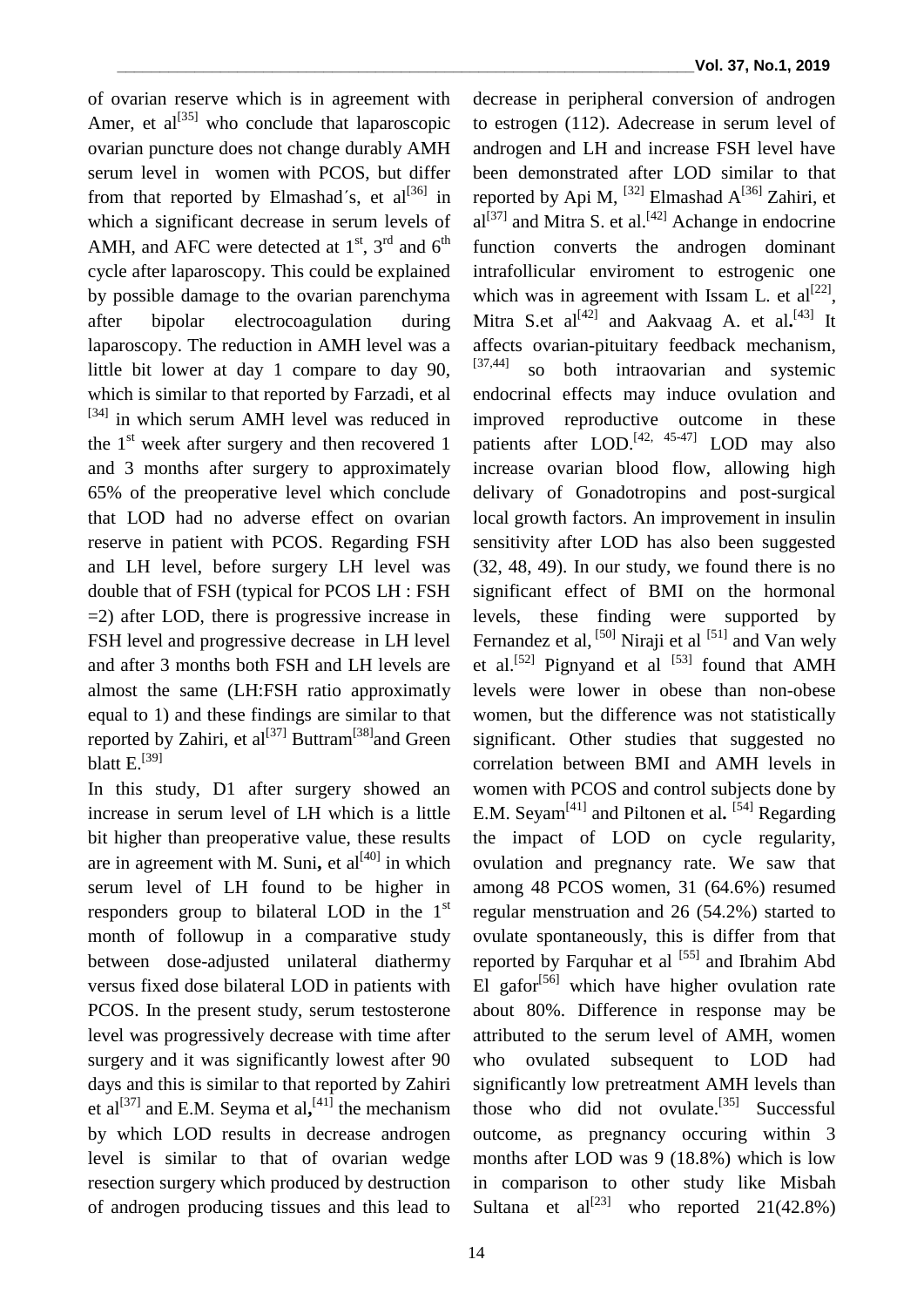pregnancy rate in his study which may be due to more than one reason. First shorter period of the follow up (3 months), in this study there were 4 additional pregnancies between (6 - 12 months), but they were not included in the results. Another cause may be due to several factors which influence the efficacy of ovarian drilling such as pretreatment elevated LH concentration > 10 IU/L, < 3 years of infertility and younger age less than 25 years.<sup>[23,52]</sup> In our country (Iraq), the single gonadotrophin (recombinant FSH) cost the patient 25 US Dollars while the LOD operation can cost the patient 400 US Dollars at the general hospital so it is probably more offer able to the patients than to continue on ovulation induction with gonadotrophine, specially to those no feasible for follow up of intensive monitoring and for those who showed exaggerated response to gonadotropins. Other advantage of this technique is provide an opportunity to assess the pelvis for other potential causes of subfertility which could be treated at the same time.

### **CONCLUSION**

LOD operation is an effective treatment for infertile PCOS patient who are not responding to medical treatment (clomiphene citrate and gonadotrophine resistant cases). If it is done properly it will not affect the ovarian reserve. The resultant hormonal changes after the operation (decrease LH and testosterone) infavoure the continuation of pregnancy and lower the miscarriage rate. In our locality it represents a cost effective and offered able alternative to medical treatment of PCOS especially for those who can't offer the gonadotrophins.

## **RECOMMENDATION**

1. It is the policy of the unit to encourage obese women to lose weight by life style modification before undergoing LOD surgery. Loss of weight helps in a change in

hormonal milieu as well as making operation free of anasthetic and surgical risks.

- 2. Adetailed knowledge of the clinical and hormonal profile of the patients may be useful in a careful selection of cases likely to respond to LOD.
- 3. If 12 ovulatory cycles after LOD there is no conception one should proceed for assisted reproductive techniques rather than waiting.
- 4. Since LOD improves ovarian responsiveness to CC and gonadotropins like recombinant FSH (r FSH), these may be considered after 3 months and 6 months, respectively after LOD failure, especially in those who are less hyperandrogenic and less insulin-resistant.

## **REFERENCES**

- **1. Kollmann M, Martins WP, Raine-Fenning N. Terms and thresholds for the ultrasound evaluation of the ovaries in women with hyperandrogenic anovulation. Hum. Reprod. Update. 2014; 20 (3): 463 – 4.**
- **2. Overbeek A and Lambalk CB. Phenotypic and pharmacogenetic aspect of ovulation induction in WHO 2 anovulatory women. Gynecol Endocrinol. 2009; 25: 222 - 34.**
- **3. Balgen A, Polycystic ovary syndrome and secondary amenorrhoea. chapter 41 in:**
- **4. John Wiley and Sons, Ltd . Dewhurt´s textbook of Obestetric and Gynaecology, 8th ed. 2012; 513 - 533.**
- **5. Feyereisen E, Mendezlozano DH, Taieb J, Hesters L, Frydman R, Fanchin R. Antimüllerian Hormone : clinical insights into a promising maker of ovarian follicular status. Reprod Biomed Online 2006; 12: 695 - 703.**
- **6. The Rotterdam ESHRE/ ASRM - Sponsored PCOS consensus workshop Group; Fauser B, Tarlatzis B, and et al. Revised consensus on diagnostic criteria and long - term health risks related to polycystic ovary syndrome (PCOS). Hum. Reprod. 2004; 19: 41 – 47.**
- **7. Balen AH, Laven JSE, Tan SL and Dewailly D. Ultrasound assessment of the polycystic ovary: international consensus definitions, Hum. Reprod. 2003; 9: 505 – 514.**
- **8. Azziz R, Carmina E, DeWailly D, et al. Position statement: criteria for defining polycystic ovary syndrome as a predominantly hyperandrogenic syndrome: an Androgen Excess Society**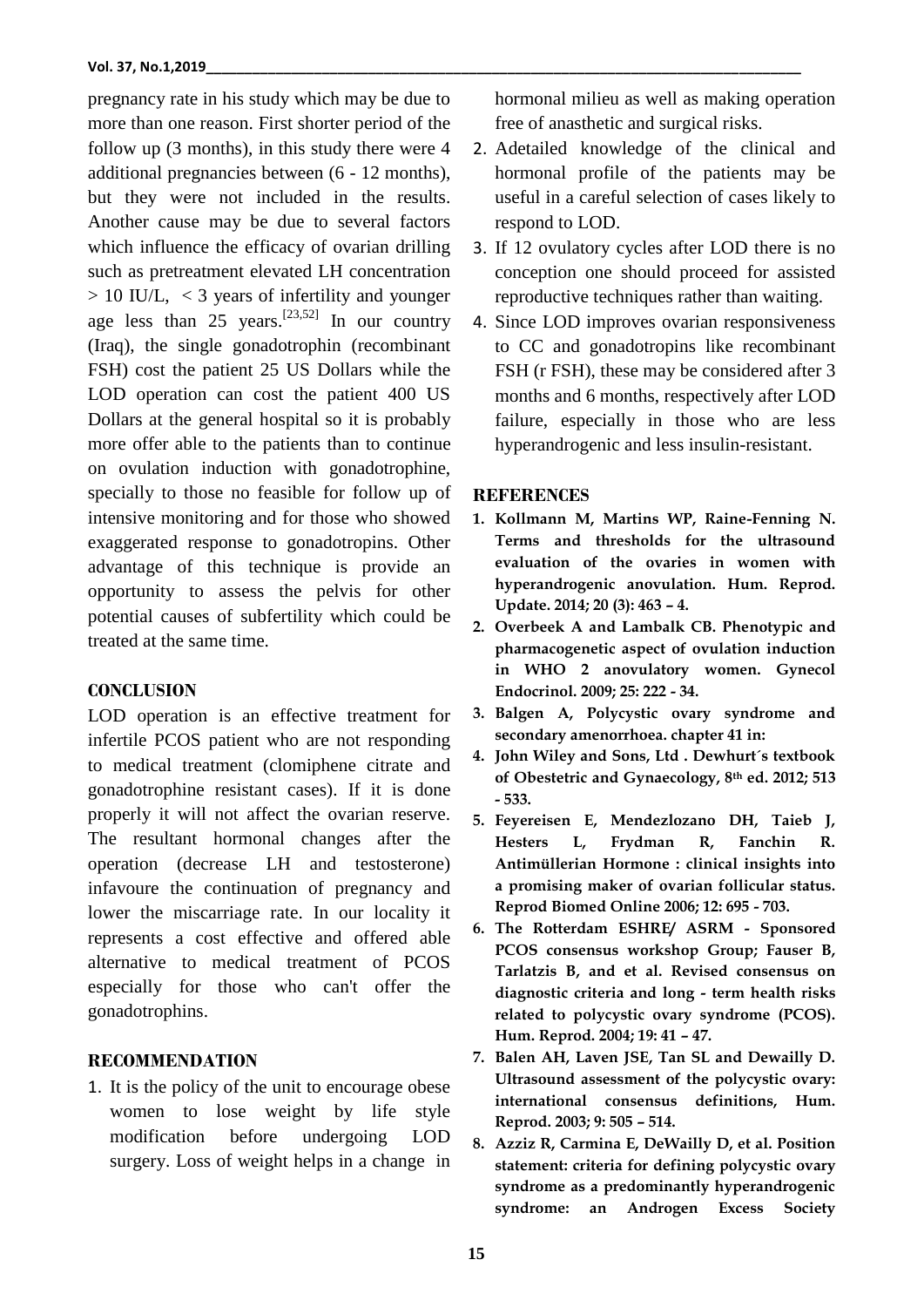**guidline. J Clin Endocrinol Metab. 2006: 91: 4237 – 4245.** 

- **9. Diamanti - Kandarakis E, Kandarakis H and Legro, RS. The role of genes and enviroment in the etiology of pcos .Endocrine. 2006. 30 (1): 19 – 26.**
- **10.Balen AH, Conway GS, Kattasas G, et al. Polycystic ovary syndrome: The spectrum of the disorder in (1741) patients. Hum. Reprod .1995; 10: 2107 – 2111.**
- **11.Teede H, Deeks A and Moran L. Polycystic ovary syndrome: a complex conditions with psychological, reproductive and metabolic manifestations those impacts on health across the lifespan. BMC. Med. 2010; 8 (1): 41.**
- **12. Rey R, Lukas-Croisier C, Lasala C and Bedecarras P. AMH/MIS: what we know already about the gene, the protein and its regulation. Molecular and cellular Endocrinology, 2003; 211, 21-31.**
- **13. Dewailly D, Andersen CY, Balen A, Broekmans F, Dilaver N, Fanchin R, Griesinger G, Kelsey TW, La-Marca A, Lambalk C, Mason H, Nelson SM, Visser JA, Wallace WH and Anderson RA . The physiology and clinical utility of Anti-Müllerian hormone in women. Hum. Reprod. Update. 2014. 20(3): 370 – 85.**
- **14. Perales-Puchalt & Legro. Steroids 2013; 78:767- 772.**
- **15. Dasari P. Laparoscopic ovarian drilling for infertile PCOS women who are resistant to oral ovulation –inducing drugs. Fertile Sci Res 2015; 2:15-8.**
- **16. Abu Hashim H. Predictors of success of laparoscopic ovarian drilling in women with polycystic ovary syndrome: an evidence-based approach. Arch Gynecol Obstet. 2014 Sep4.**
- **17. Felemban A, Tan SL, Tulandi T. Laparoscopic treatment of polycystic ovaries with insulated needle cautery: A reappraisal. Fertil Steril. 2000; 73: 266 – 9.**
- **18. Roy KK, Baruah J, Moda N, Kumar S. Evaluation of unilateral versus bilateral ovarian drilling in clomiphene citrate resistant cases of polycystic ovarian syndrome. Arch Gynecol Obstet.2009; 280:573 – 8.**
- **19. Kaya H,Sezik M, Ozkaya O. Evaluation of a new surgical approach for the treatment of clomiphene citrate-resistant infertility in polycystic ovary syndrome:Laparoscopic**

**ovarian multi-needle intervention . J Minim invasive Gynecol. 2005; 12:355 – 8.** 

- **20. Nasr AA, El- Naser A, El-Gaber AA, El-Sattar MA, Mgeed AA, Abolfotouh MM. A modified technique of laparoscopic ovarian drilling for polycystic ovary syndrome using harmonic scalpel. J Diabetes Metab. 2012; S6:008.**
- **21.Thessaloniki ESHRE/ASRM-Sponsored PCOS Consensus Workshop Group. Consensus on infertility treatment related to polycystic ovary syndrome. Fertil Steril. 2008; 89:505 – 22.**
- **22. Dabirashrafi H, Complication of laparoscopic ovarian cauterization. Fertil Steril 1989; 52 – 878.**
- **23.Issam L., Riadh B.T., Anis F. and Anis F. Ovarian drilling in PCOS: Is it really usefull?. Frontiers in surgery 2015; 2: 30.**
- **24. Safias. M, Dawood A, Misbah S and Tariq S. Ovulation induction using laparoscopic ovarian drilling in women with polycystic ovarian syndrome: predictors of success. Bio-8 Doc. 2010; 26: 130 – 134.**
- **25. Li, T. C., Saravelos H, Cbow M. S. and Chisa bingo R. Factors affecting the outcome of laparoscopic ovarian drilling for polycystic ovary syndrome in women with anovulatory infertility. BrJ Obstet Gynecol, 1998; 105: 338 – 344.**
- **26.Broer SL, Broekmans FJ, Laven JS, Fauser BC. Anti Müllerian hormone: ovarian reserve testing and its potential clinical implication. Human Reproduction Update. 2014; 20(5):688 – 701.**
- **27.Weerakiet S, Lertvikool S, Tingthanatikul Y, Wansumrith S, Leelaphiwat S, Jultanmas R. Ovarian reserve in women with polycystic ovary syndrome who underwent laparoscopic ovarian drilling. Gynecol Endocrinol 2007; 23(8):455 – 60.**
- **28.Maheshwari A, Gibreel A, Bhattacharya S, Johnson N. Dynamic tests of ovarian reserve: a systematic review of diagnostic accuracy. Reprod Biomed Online 2009; 18(5): 717 - 34.**
- **29. Haadsma ML, Bukman A, Groen H, Roeloffzen EM, Groenewoud ER, Heineman MJ, Hoek A. The number of small antral follicles (2 - 6 mm) determines the outcome of endocrine ovarian reserve tests in a sub fertile population. Hum Reprod 2007; 22(7):1925 – 31.**
- **30.Butt F. Laparoscopic ovarian drilling by diathermy for ovulation induction in infertile women with polycystic ovarian syndrome. Annals 2011; 17(2):150 – 6.**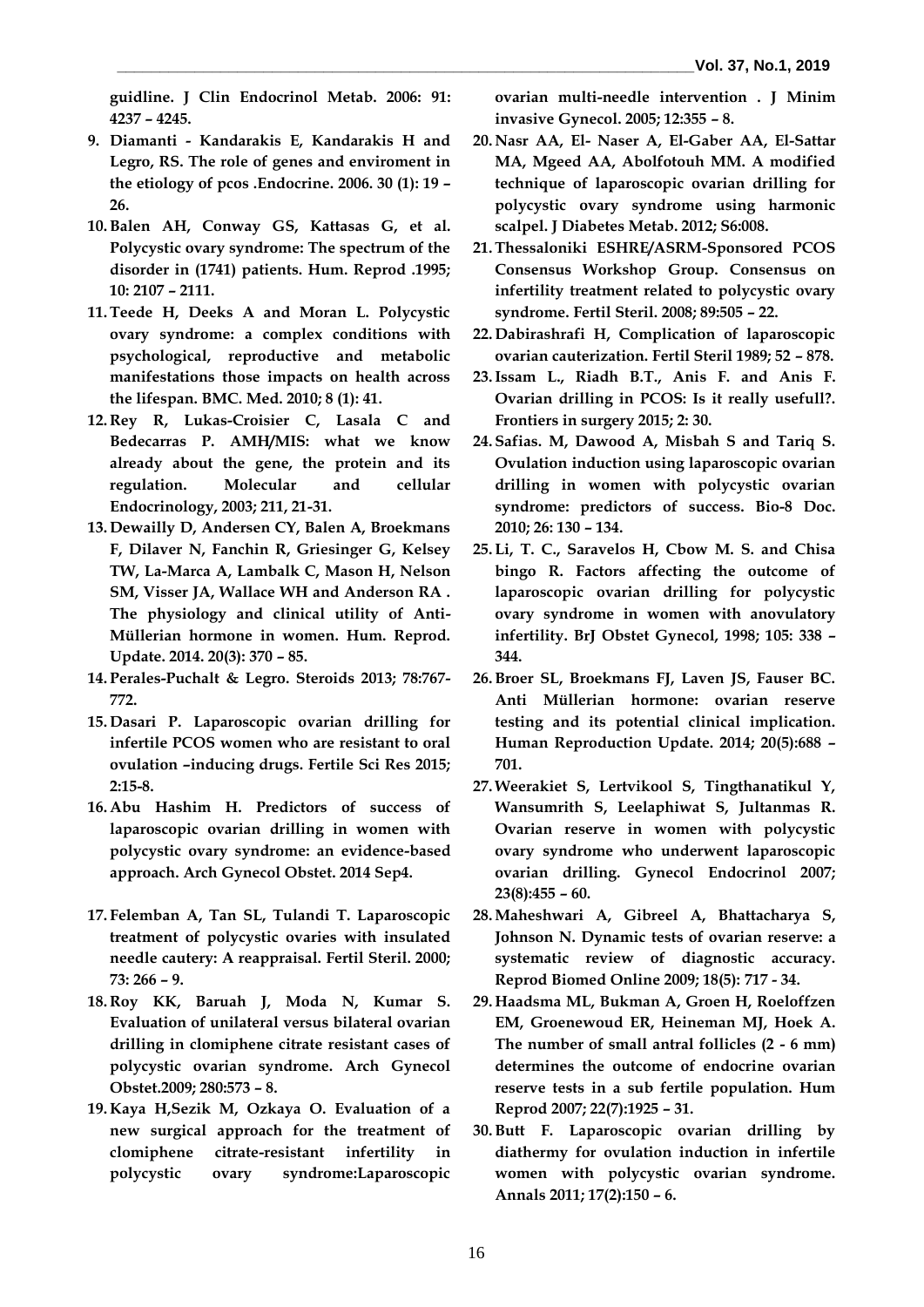- **31. Amer S, Li TC, & Ledger WL. Ovulation induction using laparoscopic ovarian drilling in women with polycystic ovarian syndrome: predictors of success. Hum Reprod. 2004; 19(1): 719 – 24.**
- **32. Kandil M and Selim M. Hormonal & sonographic assessment of ovarian reserve before and after laparoscopic ovarian drilling in polycystic ovary syndrome. Obstet and Gynaecology. 2005; 112(10): 1427 – 30.**
- **33. Api M. Is ovarian reserve diminished after laparoscopic ovarian drilling? Gynecol Endocrinol. 2009; 25(3): 159 – 65.**
- **34. Chang H, Hoon HS, Ryeol LJ, Chul JB, Ick LC, Hyun KS. Impact of laparoscopic cystectomy on ovarian reserve: serial changes of serum anti mullerian hormone levels. Fertil Steril 2010; 94(1): 343 – 349.**
- **35. Farzadi L, Nouri M, Ghojazadeh M, Mohiti M, Aghadavod E. Evaluation of ovarian reserve after laparoscopic surgery in patients with polycystic ovary syndrome. Bio Impacts 2012; 2(3):167 – 170.**
- **36. Amer S, Li TC and Ledger WL. The value of measuring anti Mullerian hormone in women with anovulatory polycystic ovary syndrome undergoing laparoscopic ovarian diathermy. Hum Reprod. 2009; 24: 2760 – 2766.**
- **37. Elmashad A. Impact of laparoscopic ovarian drilling on anti-Mullerian hormone levels and ovarian stromal blood flow using threedimensional power Doppler in women with anovulatory polycystic ovary syndrome. Fertil Steril. 2011; 95(7): 2342 – 2346.**
- **38.Ziba ZS, Seyede HS, Zinab T and Fatemeh S. Comparison between unilateral and bilateral ovarian drilling in Clomiphene citrate resistance polycystic ovary syndrome patients: a randomized clinical trial of efficacy. Int J Fertil Steril. 2015; 9(1): 9 – 16.**
- **39.Buttram VC Jr, Vaquero C. Post –ovarian wedge resection adhesive disease. Fertil Steril. 1975; 26(9): 874-876.**
- **40. Greenblatt E, Casper RF. Endocrine changes after laparoscopic ovarian cautery in polycystic ovary syndrome. Am J Obstet Gynecol. 1987; 156(2): 279 – 285.**
- **41. Suni M, Canic T, Jeroncic A, Karelovic D, Tandara M, Juric S and Palada I. AntiMullerian hormone, testosterone and free androgen index following the dose - adjusted unilateral diathermy in women with polycystic ovary**

**syndrome: European Journal of Obstetrics and Gynecology and Reproductive Biology. 2014; 179: 163 - 169.** 

- **42. Emad M.S, Mohamad T.G, Momen M.H. and Marwa H. Abd Al Mawgood. Evaluation of ultrasonographic and Anti Mullerian hormone (AMH) changes as predictors for ovarian reserve after laparoscopic ovarian drilling for women with polycystic ovary syndrome. Middle East Fertility Society Journal (2014) 19, 314 – 323.**
- **43.Mitra S, Nayak PK, Agarwal S. Laparoscopic ovarian drilling: An alternative but not the ultimate in the management of polycystic ovary syndrome. J Nat Sci Biol Med 2015; 6(1):40-48.**
- **44. Aakvaag A, Gjonnaes H. Hormonal response to electrocautery of the ovary in patients with polycystic ovarian disease. Br J. Obstet Gynaecol. 1985; 92(12): 1258-1264.**
- **45.Balen AH. Hypersecretion of luteinizing hormone and the polycystic ovary syndrome.Hum Reprod. 1993; 8 Suppl 2:123-128.**
- **46.Youssef H, Atallah MM. Unilateral ovarian drilling in polycystic ovarian syndrome: a prospective randomized study. Reprod Biomed Online. 2007; 15(4): 457-462.**
- **47.Takeuchi S, Futamura N, Takubo S, Noda N, Minoura H, Toyoda N. Polycystic ovary syndrome treated with laparoscopic ovarian drilling with a harmonic scalpel. A prospective, randomized study. J Reprod Med. 2002; 47:816 – 820.**
- **48. Daniell JF, Miller W. Polycystic ovaries treated by laparoscopic laser vaporization. Fertil Steril. 1989; 51: 232 – 336.**
- **49.Berger JJ, Bates GW, Jr. Optimal management of subfertility in polycystic ovary syndrome. Int J Womens Health (2014) 6: 613 –621.**
- **50.Mayenga JM, Grzegorczyk Martin V, Belaisch-Allart J. The place of ovarian drilling in the management of polycystic ovarian syndrome (PCOS). Gynecol Obstet Fertil. 2011; 39:518 – 520.**
- **51. Fernandez H, Morin-Surruca M, Torre A, Faivre E, Deffieux X, Gervaise A. Ovarian drilling for surgical treatment of polycystic ovarian syndrome: A comprehensive review. Reprod Biomed Online. 2011; 22: 556 – 568.**
- **52. Niraj KY, Sirisha RG. Outcome of ovarian drilling in women with polcystic ovary syndrome. Journal of clinical and diagnostic research. 2015; 9 (2): QCO3.**